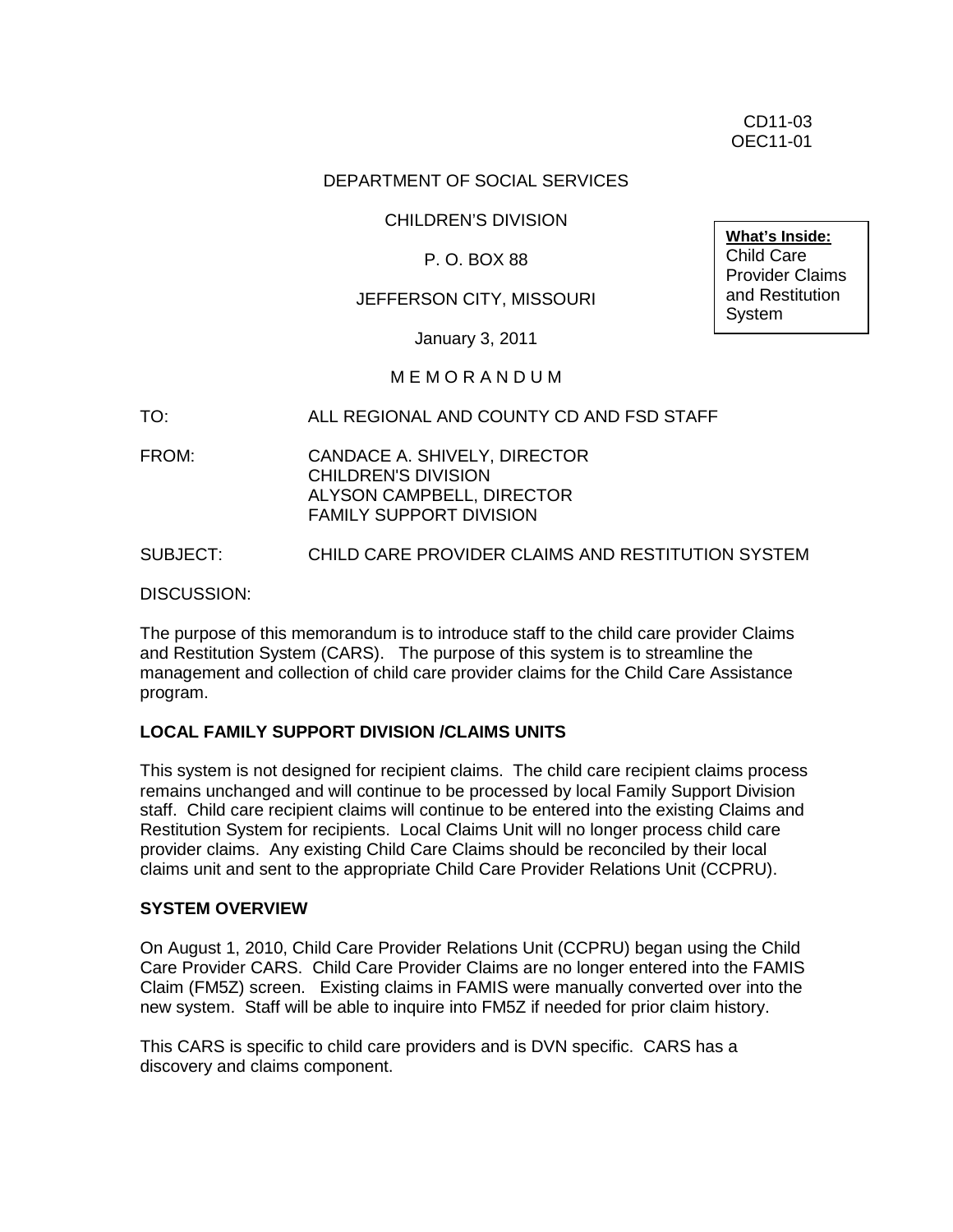The discovery component allows for the following functions:

- Register the discovery;
- Attach the claim to a provider;
- Establish the overpayment period;
- Enter the amount of the overpayment;
- Attach the Amount of the claim;
- Issue the Demand Letter and Promissory Note;
- Reject the Discovery; and
- Enter and View Notes.

The claims component allows for the following functions:

- Track collections;
- Enter Agreement Information;
- Post collections on direct payments;
- View debtor balance;
- Resend a bill:
- Update Welfare Investigation Unit Information;
- Display Reason Code;
- Display Claim History;
- View Agreement History;
- View Payment Distribution by Claim/Fund Code; and
- Fnter and View Notes.

## **Note: CCPRU Staff is to enter a note when a discovery is entered and anytime an action is taken on a claim thereafter.**

#### **CLAIM REVIEW PROCESS**

The new CARS system does not eliminate the need for human review, determination and calculation of the claim. CCPRU staff is responsible for determining the review time period, based on available information. Based on the review determination, the actual attendance records for the review period will be obtained. CCPRU staff is to copy the attendance records and any other pertinent information for the claim processing. The original attendance records and documents should be placed back in the provider's file. The copied documents should be used to complete the claim review process and make any calculations and notes. Child care providers are required to maintain their attendance records for a period of five (5) years. When no attendance records are available for a child, staff is to consider the payment an overpayment.

CCPRU is to complete the following:

- Review attendance records as if you are authorizing payment for a child. Once the attendance records have been reviewed for authorization, CCPRU will review the invoice/attendance claimed and the actual payment made against the actual attendance and actual payment due.
- Review absences and holidays as if you are authorizing for payment based on the invoice authorization process. Payment will not be made for absences if the attendance record indicates the provider was closed for business. If an absence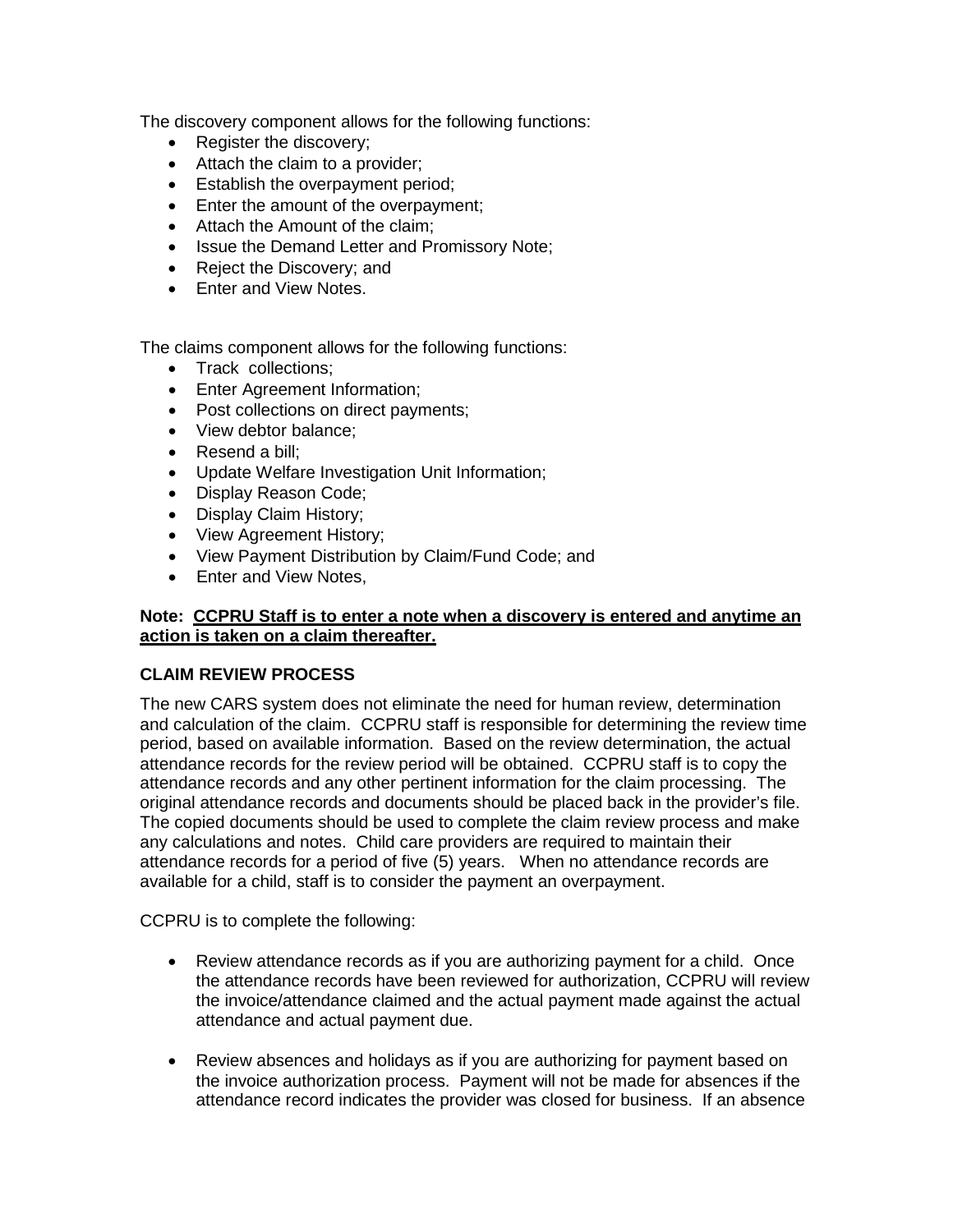is claimed and paid for a date the attendance record indicates the provider was closed, consider the payment for that date an overpayment.

**Overpayment:** If a provider has been overpaid, CCPRU will determine the amount of overpayment, based on what should have been paid minus what was actually paid.

**Underpayment:** If a provider has been underpaid, CCPRU will enter a correction payment for the amount or for the units of care the provider should have been paid for, based on authorizations.

If a review of a provider determines a provider has been paid correctly, no additional action is necessary. **CCPRU is to complete a review process prior to entering information into discovery and establishing a claim.** 

## **RECOUPMENT**

Child care does not have a threshold of the dollar amount to be collected. If a claim exists repayment will be pursued. Active child care providers will be recouped unless the provider chooses to make direct repayment. Active child care providers with an unintentional overpayment will be recouped at 10% of each child care payment until the claim is satisfied. Child care providers with an intentional overpayment will be recouped at 20% of each child care payment until the claim is satisfied. Inactive child care providers cannot be recouped and therefore will have to submit monthly payments until the claim has been satisfied.

# **DIRECT PAYMENT**

Providers should send direct payments to Division of Finance and Administrative Services (DFAS) directly, however if a local CCPRU receives a payment from a provider, forward it along with a [Child Care Provider Claims Transmittal \(CD-160\)](http://www.dss.mo.gov/cd/info/forms/index.htm) form to DFAS at:

> Department of Social Services Division of Finance and Administrative Services P.O. Box 1082 Jefferson City, MO 65102.

Unless a provider designates when a direct payment is to be posted to a specific claim, DFAS will enter the transaction information and the system will post the claim based on a pre-determined hierarchy within the system. If a provider submits a direct payment that is less than the bill amount, DFAS will post the payment to claim.

# **REFUNDS**

When staff determines a provider has overpaid on a claim and no other claims exist, a [Child Care Provider Refund Request \(CD-161\)](http://www.dss.mo.gov/cd/info/forms/index.htm) form should be submitted to DFAS. If the provider has multiple claims in the system, staff is to complete a Child Care Provider Claims Transmittal form and submit to DFAS to post to the other claims. **This should only be done if the provider has not designated the payment be posted to a specific claim.**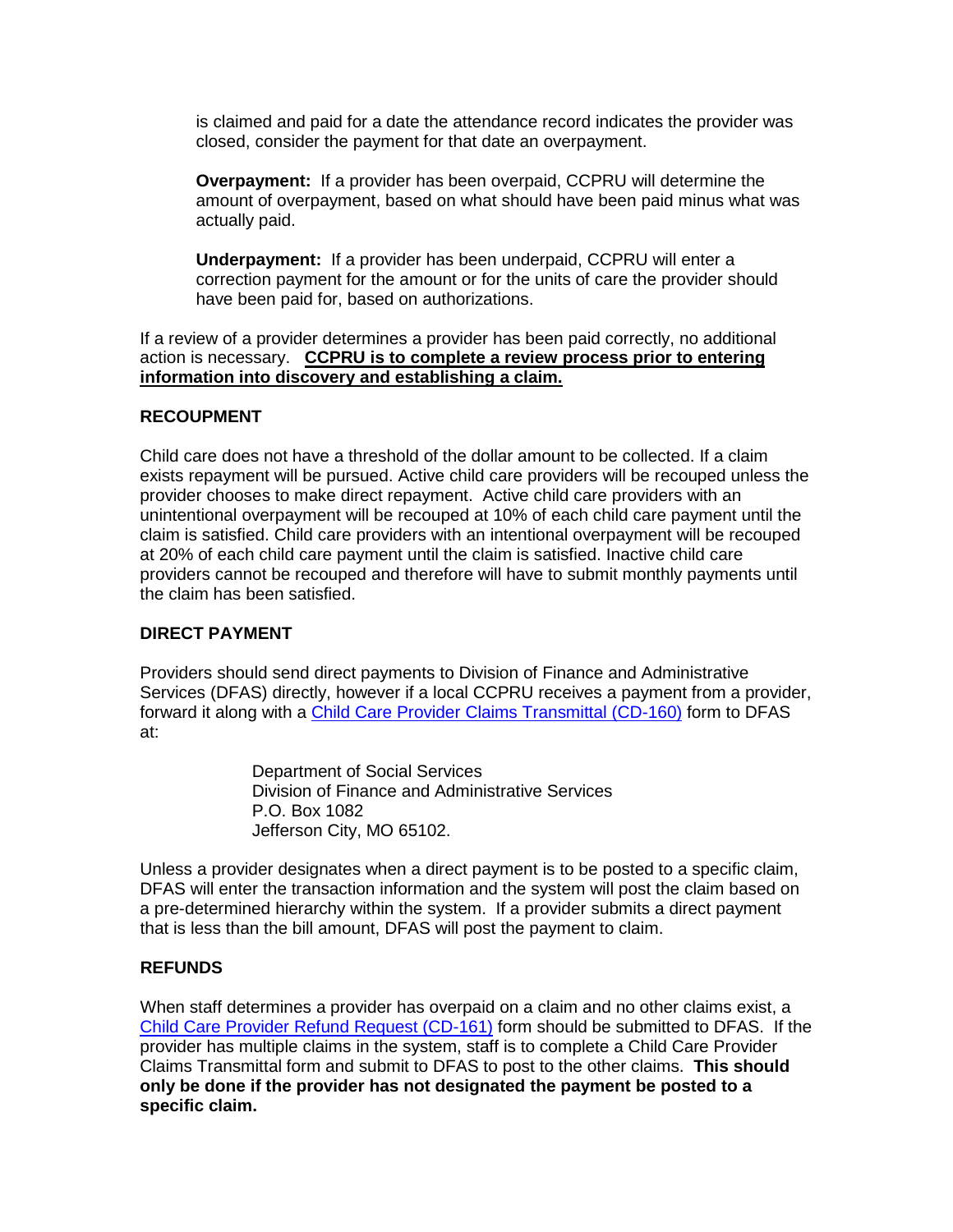# **CLOSING /TERMINATING A CLAIM**

When a claim amount is satisfied a system generated closing will occur. There are limited circumstances when a claim can be manually terminated.

# **CHILD CARE PROVIDER RELATIONS UNIT TRAINING**

Child care provider claims will be processed by the appropriate Child Care Provider Relations Unit. All Child Care Provider Relations Unit staff will be trained on the Child Care Provider Claims and Restitution System. Training will be conducted in Jefferson City, St. Louis and Kansas City. User guides have been developed and are available on the intranet for staff use. Staff should go to [http://dssweb/cs/early\\_childhood/child\\_care\\_subsidy/index.htm](http://dssweb/cs/early_childhood/child_care_subsidy/index.htm) or <http://dssweb/fsd/programs/childcare/index.htm> to access the user guide and forms.

# **PROTECTIVE SERVICES CLAIMS**

CD Staff should submit an overpayment to the appropriate Child Care Provider Relations Unit, utilizing the [Protective Services Child Care Claims Cover form](http://www.dss.mo.gov/cd/info/forms/index.htm) (CD-159). **The Protective Services Child Care Claims Cover form is required for Protective Services Child Care claims which resulted from payments made in CSIPS. Child Care Provider Relations staff will only do the data entry portion for the claim in CARS. It is the responsibility of the local CD staff to calculate the overpayment amount and explain the calculation process on the CD-159**. A Child care provider notification should be sent to the provider notifying them of the claim. Prior to submitting the CD -159, CD staff should submit supporting documentation which includes a copy of the notification sent to the child care provider of the claim and attendance records, along with the Protective Services Child Care Form. Existing Protective Services child care claims will be entered into the CARS system; however demand letters will not be generated for these claims. CD staff should have previously notified the provider of any claims existing prior to August 1, 2010. If the child care provider is active, the system will begin recouping at the next payment.

All new claims will have a demand letter and promissory note generated when they are established in CARS.

# **WELFARE INVESTIGATION UNIT**

Referrals to the Welfare Investigation Unit (WIU) will be entered into the CARS. Early Childhood and Prevention Services (ECPS) staff will continue to make referrals to WIU for investigation. WIU will continue to send its investigation findings to ECPS. ECPS staff will share this information with the local CCPRU staff for CARS processing.

#### **COLLECTION UNIT**

If a claim becomes delinquent and is beyond the scope of collection by ECPS staff, the claim will be sent to the Division of Legal Services, Collection Unit for processing.